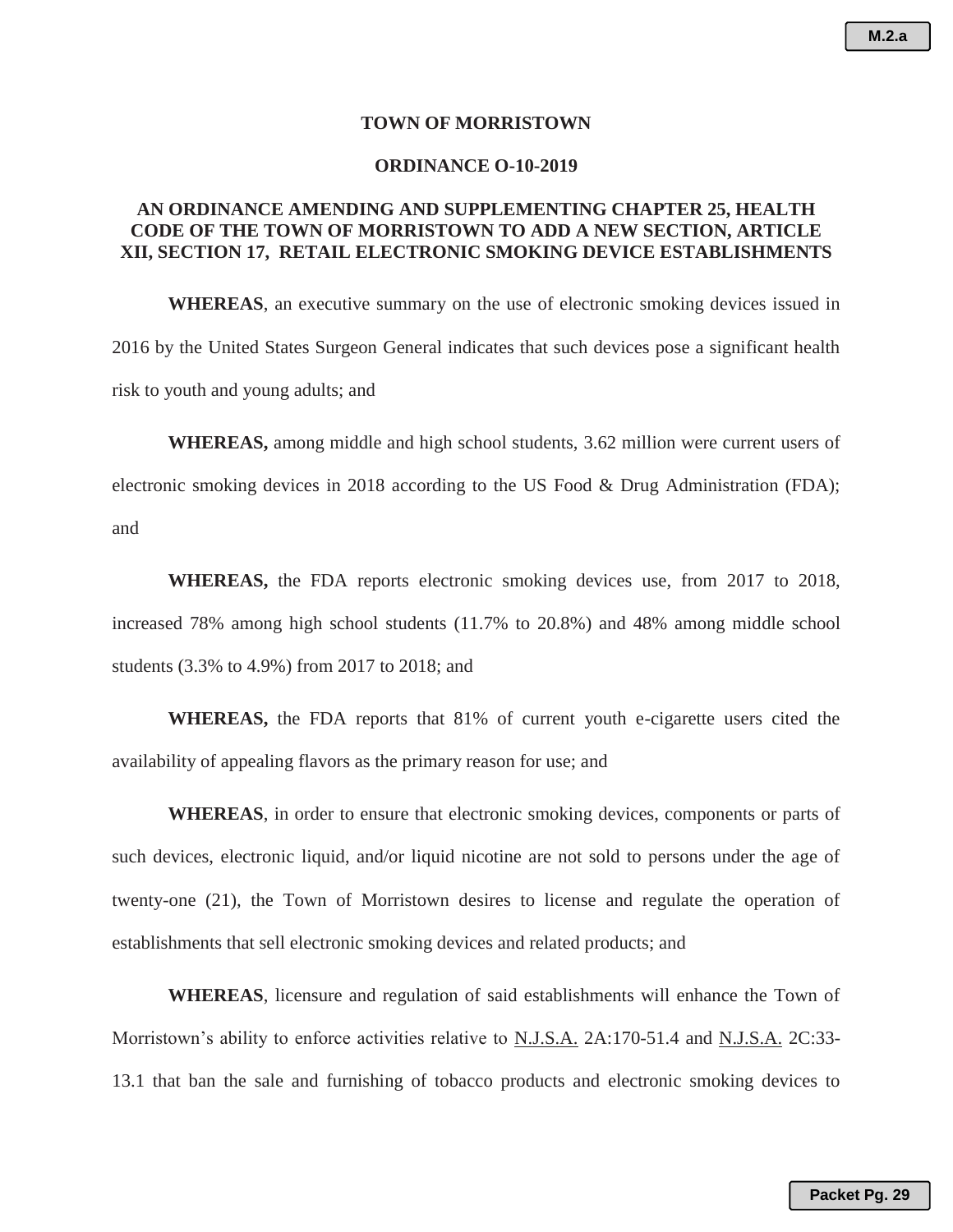persons under the age of 21 and with N.J.S.A 2A:170-51.9 et seq., that requires child-resistant packaging of refills for electronic smoking devices; and

**WHEREAS**, the Town of Morristown now desires to amend Chapter 25 to create a licensing requirement and regulations for retail electronic smoking device establishments.

**NOW, THEREFORE BE IT ORDAINED**, by the Town Council of the Town of Morristown, County of Morris, State of New Jersey, being the governing body thereof, that Chapter 25 of the Code of the Town of Morristown entitled "Health" is hereby amended and supplemented to read as follows:

# **25-17 RETAIL ELECTRONIC SMOKING DEVICE ESTABLISHMENTS**

# **25-17.1 PURPOSE.**

The purpose of this article is to protect the public's health and general welfare by licensing and regulating establishments that sell electronic smoking devices.

### **25-17.2 DEFINITIONS.**

As used in this article, the following words shall mean:

**Business** shall mean any sole proprietorship, partnership, joint venture, corporation, association, or other entity formed for profit-making purposes.

**Characterizing Flavor** shall mean a distinguishable flavor, taste, or aroma, including but not limited to, any fruit, candy, chocolate, vanilla, honey, cocoa, wintergreen, dessert, alcoholic beverage, herb or spice flavoring, that is imparted prior to or during consumption by an electronic smoking device, tobacco product, or other related product, including electronic liquid, or any smoke, aerosol, or vapor emanating from that device or product. An electronic smoking device, any cartridge, or other component of the device or other related product, including liquid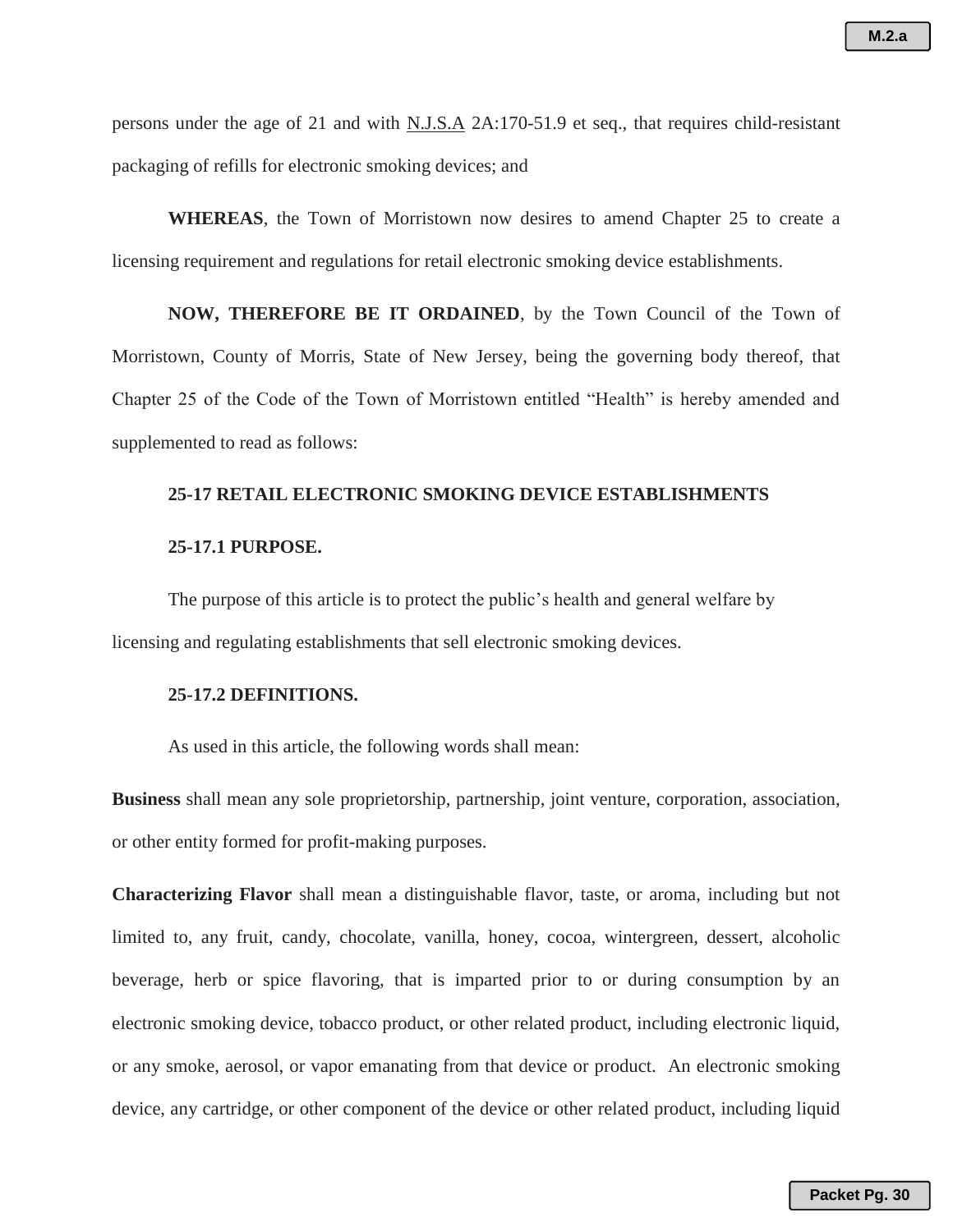nicotine, shall be deemed to have a characterizing flavor if the device, cartridge, component, or related product is advertised or marketed as having or producing any such distinguishable flavor, taste or aroma. No tobacco product shall be determined to have a characterizing flavor solely because of the use of additives or flavorings or the provision of ingredient information.

**Component or Part** shall mean any software or assembly of materials intended or reasonably expected to alter or affect the electronic smoking device's performance, composition, characteristics, and ingredients.

**Distinguishable** shall mean perceivable by either the sense of smell or taste.

**Electronic liquid** shall mean ingredients, liquids, gels, waxes and powders, including but not limited to those which may contain nicotine and which may be aerosolized or vaporized when using an electronic smoking device.

**Electronic Smoking Device** shall mean a device that can be used to deliver aerosolized or vaporized nicotine to the person inhaling from the device, including, but not limited to, an ecigarette, e-cigar, e-pipe, vape pen, or e-hookah. Electronic smoking device includes any component, part, or accessory of such a device, whether or not sold separately, and includes any substance intended to be aerosolized or vaporized during the use of the device. Electronic smoking device does not include drugs, devices, or combination products authorized for sale by the U.S. Food and Drug Administration, as those terms are defined in the Federal Food, Drug and Cosmetic Act.

**Employee** shall mean any person who is employed or retained as an independent contractor by any employer in consideration for direct or indirect monetary wages or profit, or any person who volunteers his or her services for an employer.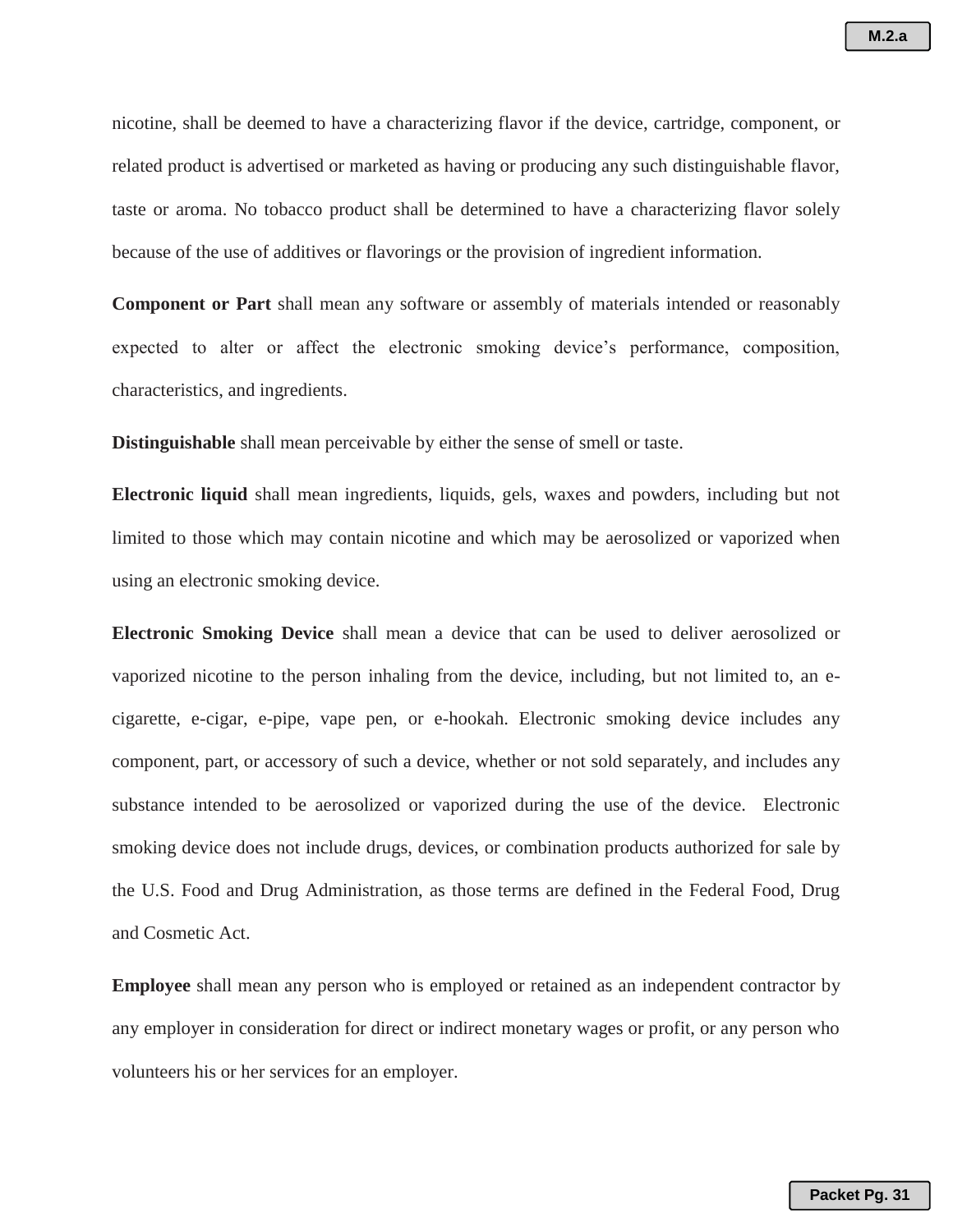**Employer** shall mean any business or nonprofit entity that retains the service of one or more Employees.

**Health Officer** shall mean the Town of Morristown Health Officer or his/her authorized designee.

**Itinerant Establishment** means a temporary or permanent business operated from a truck, a cart, other vehicle, hand-carried portable container or device, or mobile platform or unit.

**License Year** shall mean a calendar year commencing on January 1 and ending on December 31.

**Liquid Nicotine** shall mean any solution containing nicotine, which is designed or sold for use with an electronic smoking device.

**Liquid Nicotine Container** shall mean a bottle or other container of a liquid, wax or gel, or other substance containing nicotine, where the liquid or other contained substance is sold, marketed, or intended for use in an electronic smoking device. Liquid nicotine container does not include a liquid or other substance containing nicotine in a cartridge that is sold, marketed or intended for use in an electronic smoking device, provided that such cartridge is prefilled and sealed by the manufacturer, with the seal remaining permanently intact through retail purchase and use; is only disposable and is not refillable; and is not intended to be opened by the consumer.

**Nonprofit Entity** shall mean any entity that meets Internal Revenue Service (IRS) Internal Revenue Code section  $501(c)(3)$  as well as any other entity created for charitable, religious, philanthropic, educational, political, social or similar purposes, the net proceeds of which are committed to the promotion of the objectives or purposes of the entity and not to private gain.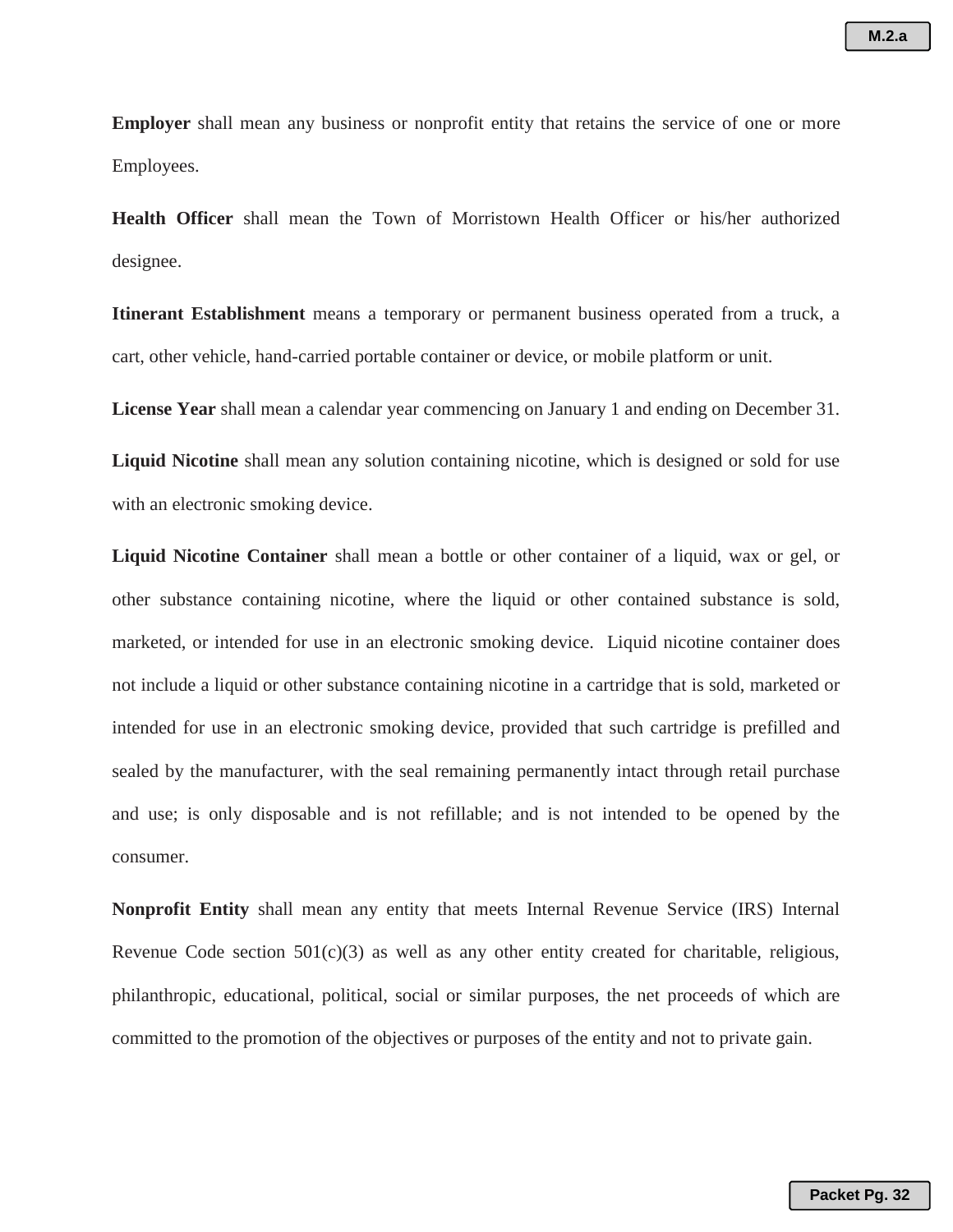**Manufacturer** shall mean any person, including any repacker and/or relabeler, who compounds, modifies, mixes, manufactures, fabricates, assembles, processes, labels, repacks, relabels or imports electronic smoking devices or electronic liquid.

**Person** shall mean an individual, partnership, cooperative, association, corporation, personal representative, receiver, trustee, assignee or any other legal entity.

**Retail Electronic Smoking Device Establishment** shall mean any establishment that solely sells, distributes, gives, offers or manufactures electronic smoking devices, components or parts, electronic liquid, and/or liquid nicotine.

**Sale** shall mean every delivery of electronic smoking devices, whether the same is by direct sale or the solicitation or acceptance of an order, including the exchange, barter, keeping and exposing for sale, delivering for value, peddling and possession with intent to sell, distribute, or give.

**Smoking** shall mean inhaling, exhaling, burning, or carrying any lighted or heated cigar, cigarette, or pipe, or any other lighted or heated tobacco, nicotine, or plant product intended for inhalation, including hookah and marijuana, whether natural or synthetic. Smoking also includes the use of an electronic smoking device.

**Tobacco Product** shall mean any product that is made from or derived from tobacco, or that contains nicotine, that is intended for human consumption or is likely to be consumed, whether smoked, heated, chewed, absorbed, dissolved, inhaled or ingested by any other means, including, but not limited to, a cigarette, a cigar, pipe tobacco, chewing tobacco, snuff, or snus. Tobacco product also means electronic smoking devices and any component or accessory used in the consumption of a tobacco product, such as filters, rolling papers, pipes, and substances used in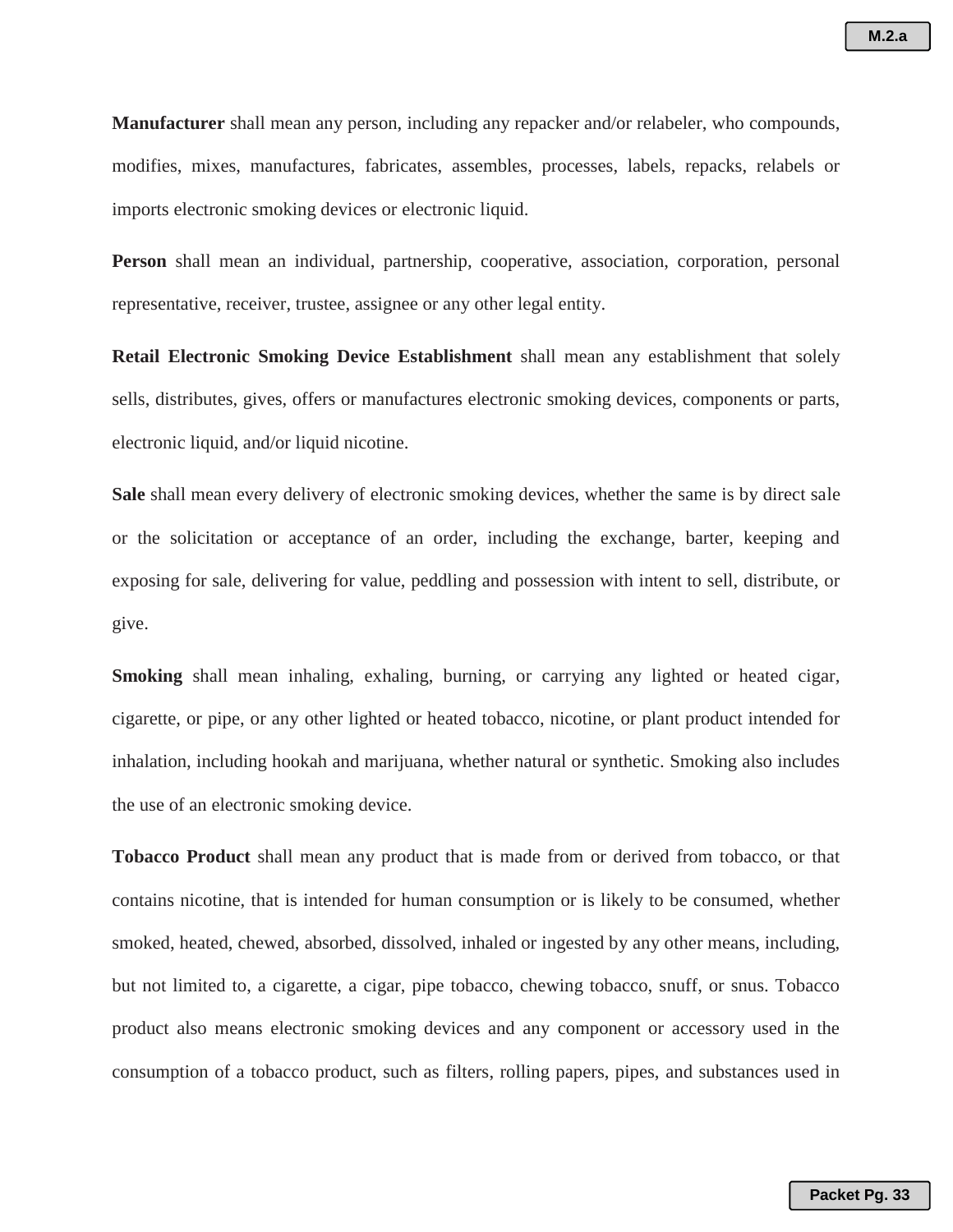electronic smoking devices, whether or not they contain nicotine. Tobacco product does not include drugs, devices, or combination products authorized for sale by the U.S. Food and Drug Administration and defined in the Federal Food, Drug and Cosmetic Act.

# **25-17.3 PROHIBITION ON SALES AND MANUFACTURE.**

A. Only retail electronic smoking device establishments licensed by the Town Division of Health shall sell and/or manufacture electronic smoking devices, components or parts, electronic liquid, and/or liquid nicotine.

B. It shall be unlawful for a business which holds a retail food establishment license issued by the Town Division of Health, a license for the retail sale of motor fuel issued by the State of New Jersey, and/or a liquor license issued by the State of New Jersey to sell and/or manufacture electronic smoking devices, components or parts, electronic liquid, and/or liquid nicotine.

C. A business which holds a retail food establishment license issued by the Town Division of Health, a license for the retail sale of motor fuel issued by the State of New Jersey, and/or a liquor license issued by the State of New Jersey and which sells and/or manufactures electronic smoking devices, components or parts, electronic liquid, and/or liquid nicotine shall comply with this section within sixty (60) days of the passage of this chapter.

# **25-17.4 ENTRY AND EMPLOYMENT OF PERSONS UNDER THE AGE OF TWENTY-ONE (21) PROHIBITED.**

A. The entry of individuals under the age of twenty-one (21) into any portion of a retail electronic smoking device establishment is prohibited.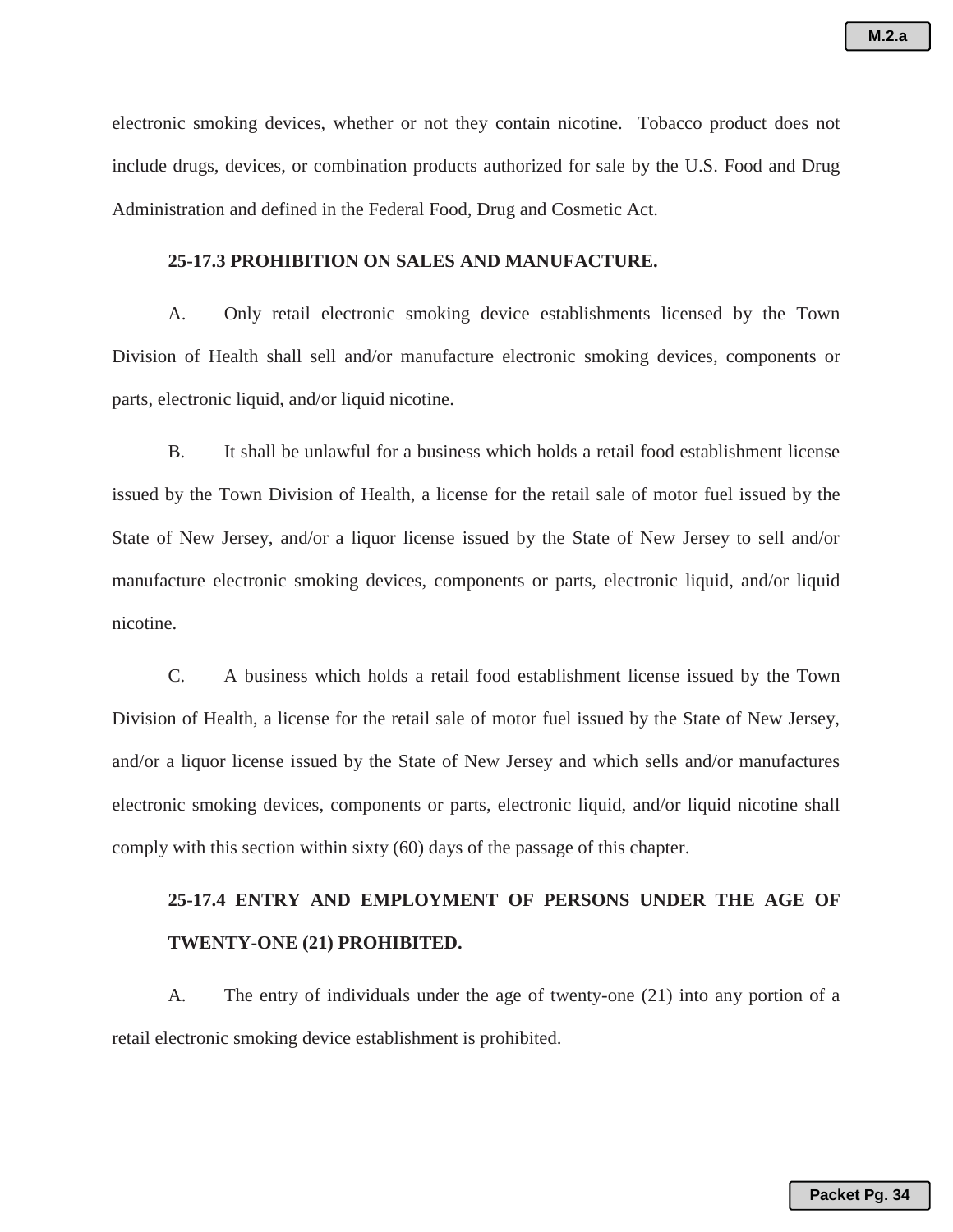B. It shall be the duty of retail electronic smoking device establishment licensee and his/her employees to verify that a individual entering any portion of the establishment is aged twenty-one (21) years and older by requesting and examining government-issued photographic identification immediately upon entry of such individual.

C. No individual under the age of twenty-one (21) shall be employed by a retail electronic smoking device establishment.

# **25-17.5 SALE, DISTRIBUTION, OR PROVISION TO PERSON UNDER THE AGE OF TWENTY-ONE (21) PROHIBITED.**

No person shall sell, distribute or give electronic smoking devices, components or parts, electronic liquid, and/or liquid nicotine to any person under the age of 21 years. Each retailer selling or distributing electronic smoking devices shall verify the age of the purchaser by means of valid government-issued photographic identification that contains date of birth.

# **25-17.5 LOCATION OF RETAIL ELECTRONIC SMOKING DEVICE ESTABLISHMENT.**

No retail electronic smoking device establishment, not presently in operation at the time of the adoption of the chapter, shall be located within five hundred (500) feet of any public recreational field or park, public or private elementary or secondary school.

# **25-17.6 OPERATIONAL REQUIREMENTS.**

A. No person shall sell, distribute or give electronic smoking devices, components or parts, electronic liquid, and/or liquid nicotine in the Town of Morristown unless an employee of the establishment controls the sale of such product through direct, face-to-face exchange between the retailer and the consumer. Self-service displays and vending machines for the sale of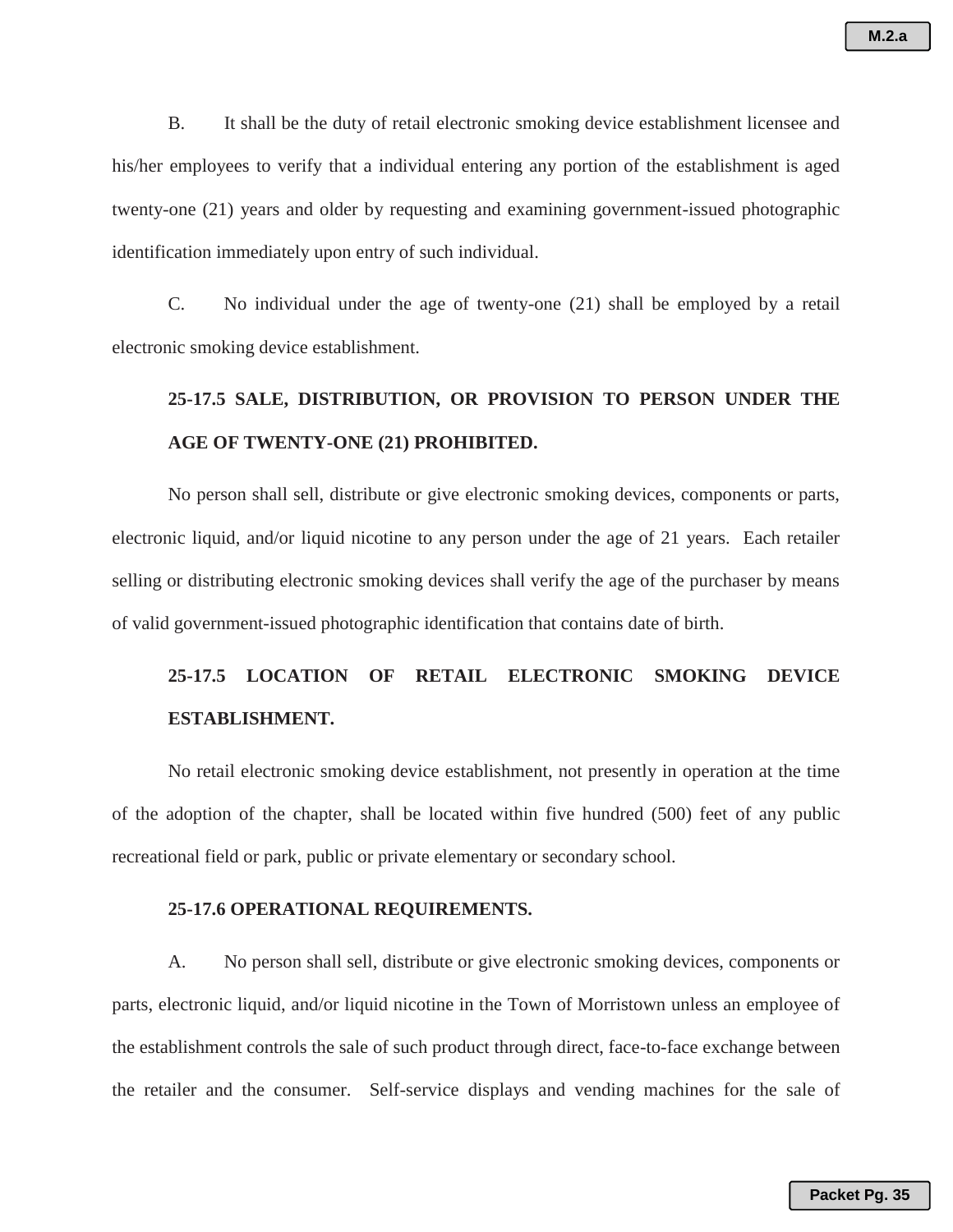electronic smoking devices, components or parts, electronic liquid, and/or liquid nicotine shall be prohibited.

B. No retail electronic smoking device establishment shall allow an employee to sell, distribute or give electronic smoking devices, components or parts, electronic liquid, and/or liquid nicotine until the employee has confirmed he/she has read this article and state laws pertaining to the sale of electronic smoking devices by signing a form promulgated by the Division of Health, confirming the same. Forms shall be submitted to the Division of Health and a copy of the form shall be kept on file at the retail electronic smoking device establishment and made immediately available at the request of the Health Officer. All retail electronic smoking device establishments shall comply with this provision sixty (60) days after adoption of this article. It shall be the duty of the licensee to ensure that all new employees comply with this section within one (1) week of hire.

C. No retail electronic smoking device establishment shall distribute, or cause to be distributed, any samples or permit sampling of electronic smoking devices, components or parts, electronic liquid, and/or liquid nicotine.

D. No retail electronic smoking device establishment shall use any device to mask or conceal any characterizing flavor of any electronic liquid and/or tobacco product.

E. A retailer of electronic liquid containers must comply with provisions of N.J.S.A 2A:170-51.9 et. seq., governing child resistant containers, as may from time to time be amended or supplemented.

## **25-17.7 SIGNAGE.**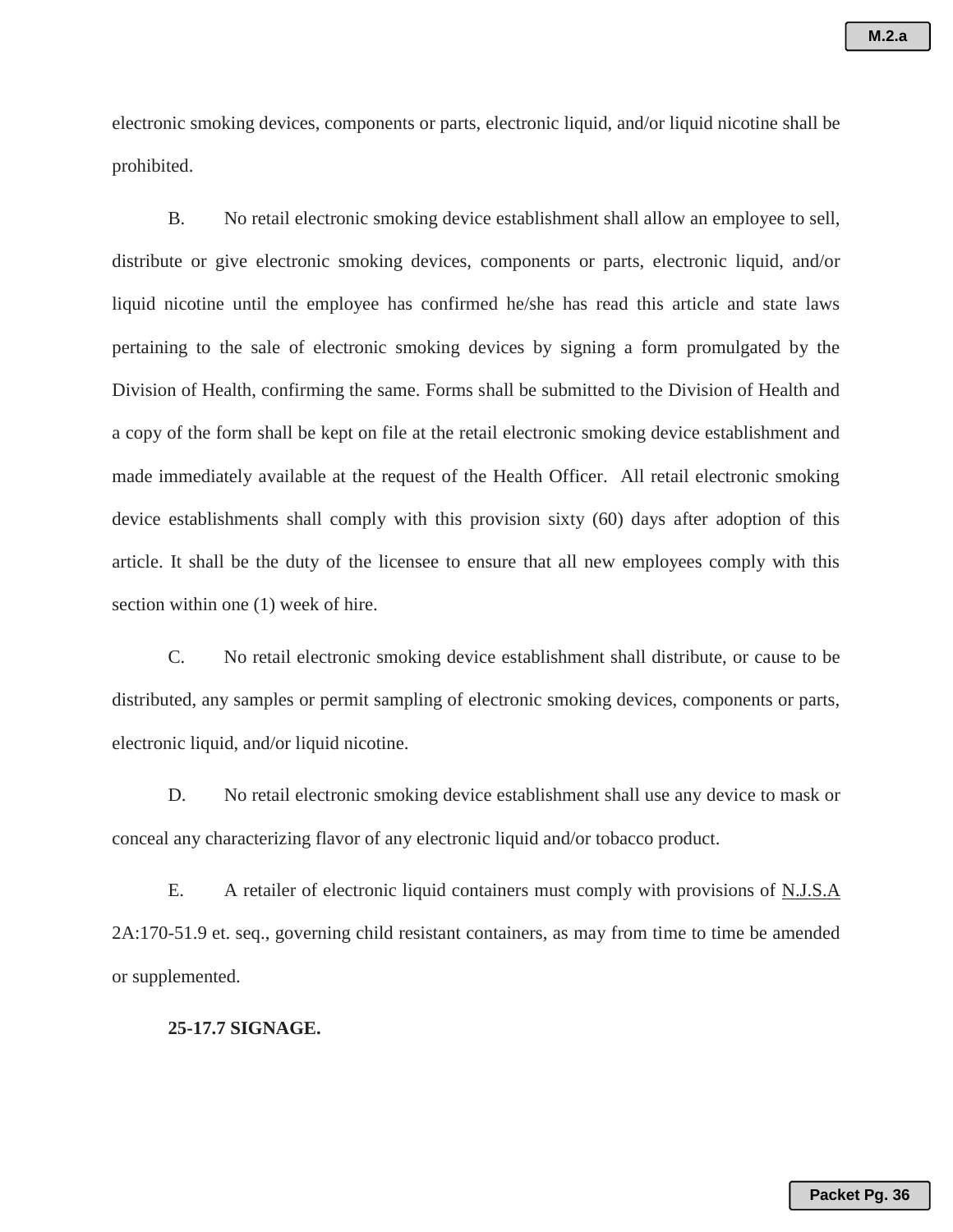A. Signage shall be conspicuously posted on entry doors to the establishments which states:

"Entry of persons under the age of twenty-one (21) is prohibited. Government-issued photographic identification must be presented immediately upon entry."

B. Signage must be conspicuously posted at the point of display and at the point of sale which states:

1. "A person who sells or offers to sell tobacco products or electronic smoking or vapor devices, components, cartridges or related products to a person less than 21 years of age shall pay a penalty up to \$1,000 and may be subject to a license suspension or revocation. Proof of age may be required for purchase. Those persons or establishments in violation are subject to prosecution."

2. "Smoking, sampling or using tobacco products or electronic smoking or vapor devices inside this place of business is prohibited by NJ State Law. Those establishments or individuals in violation are subject to prosecution."

# **25-17.8 LICENSE, APPLICATION, FEES, DISPLAY AND TRANSFERABILITY.**

A. No person shall conduct, maintain, or operate a retail electronic smoking device establishment without first submitting an application for licensure on forms promulgated by the Town Division of Health.

B. Fees in accordance with the following schedule shall be paid annually:

| Retail Electronic Smoking Device Establishment License | \$1,000.00 |
|--------------------------------------------------------|------------|
| <b>Manufacturer License</b>                            | \$2,500.00 |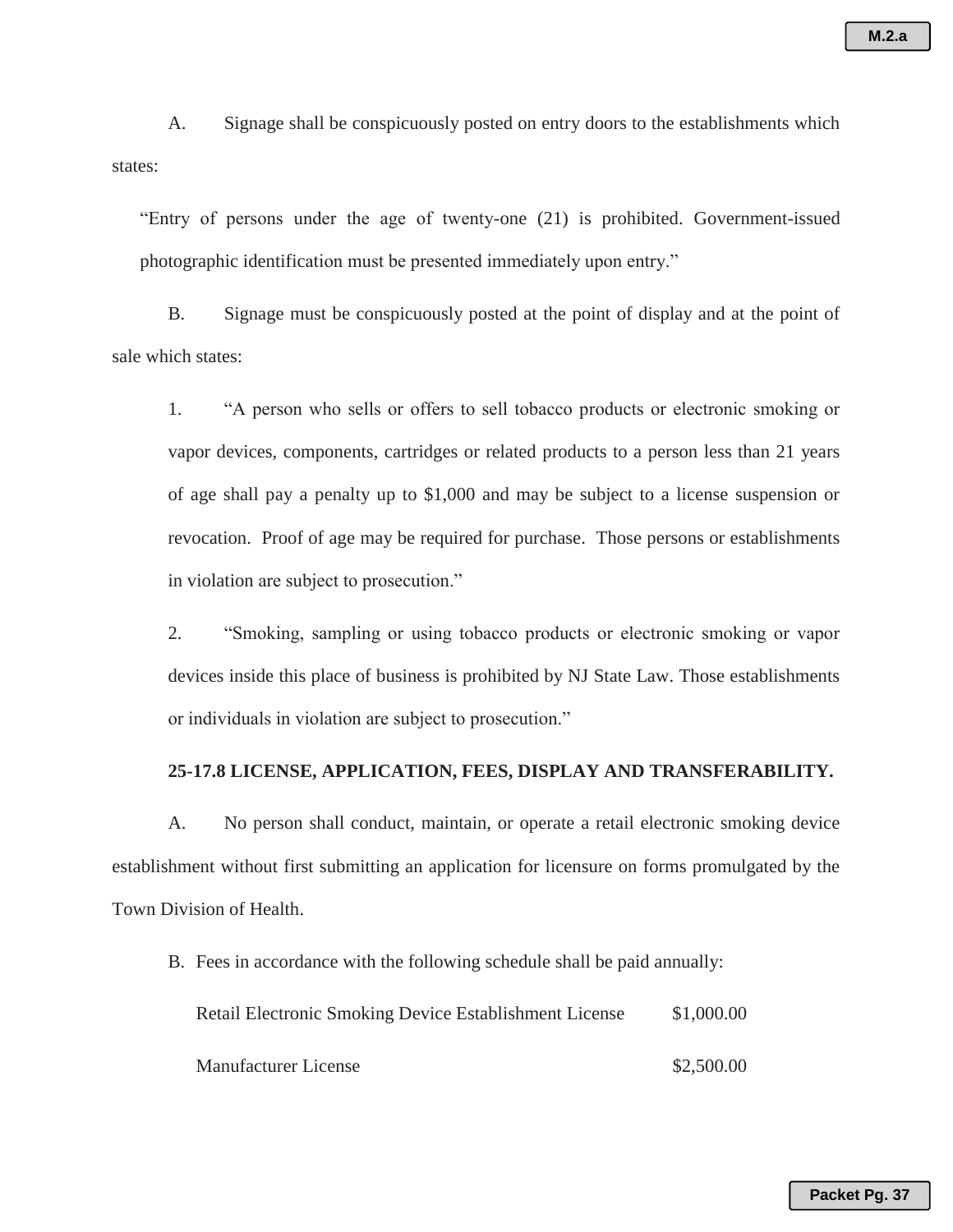C. Licenses issued under the provisions of this article shall expire annually on December 31 of the year in which the license was issued.

D. Applications for license renewal shall be submitted to the Town Division of Health no less than sixty (60) days prior to expiration.

E. At the time of the initial application and any subsequent renewals, the applicant or the licensee shall:

1. Disclose if they are also a manufacturer or distributor of electronic smoking devices and if that part of their business is conducted or takes place at the retail electronic smoking device establishment or another location(s).

2. Provide contact information for the manufacturer or distributor or other business(es) electronic smoking devices, components or parts, electronic liquid, and/or liquid nicotine are purchased.

F. Licenses shall be posted in a conspicuous location where it may be readily observed at eye level by all patrons before or immediately upon entering the establishment. No portion of the license shall be obstructed from view during display.

G. It shall be unlawful for any person to erase, cancel, deface, or alter a license once it has been issued by the Division of Health.

H. The owner or person in charge of an establishment shall permit any Town official, inspector or police officer who has presented proper identification to fully examine any license issued under this Chapter.

I. No licenses shall be issued to itinerant establishments.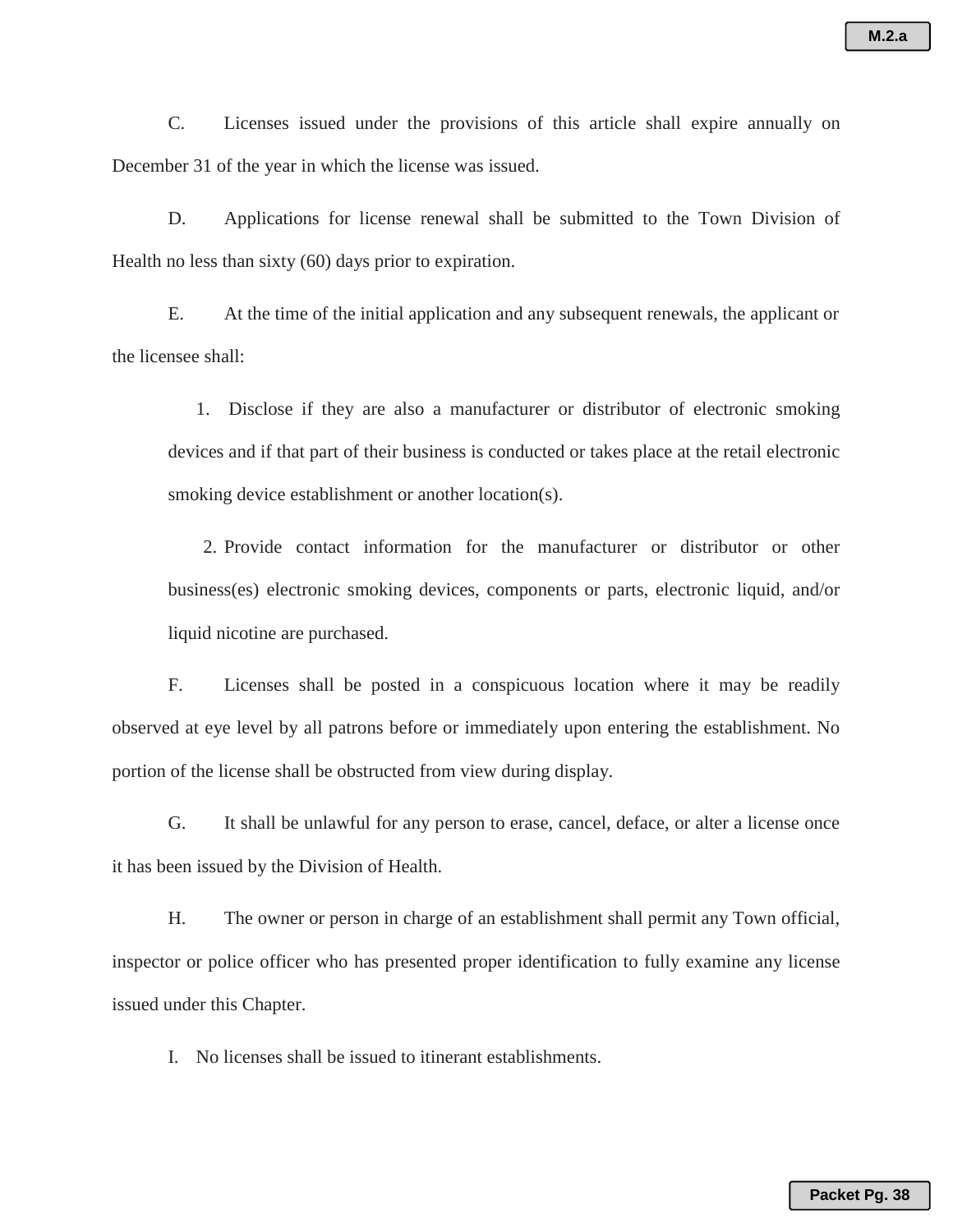J. Licenses and/or permits are not transferable and are not prorated. Any establishment that changes ownership must submit a new application and receive a new license and/or permit prior to the opening of the establishment.

### **25-17.9 USE OF LICENSE FEES.**

The funds collected by the licensing of such establishments shall be used to fund enforcement of this Ordinance and the development and maintenance of smoking prevention and control programs established and/or administered by the Town of Morristown Division of Health.

# **25-17.10 INSPECTION AND ACCESS TO PREMISES.**

A. The Health Officer or his/her authorized agent shall have the right to inspect any retail electronic smoking device establishment as often as he/she deems it necessary.

B. Any duly appointed Town Police Officer shall be permitted to enter and inspect the premises for compliance with this subchapter.

C. All parts of the establishment shall be made accessible to the Health Officer or his/her designee and any duly appointed Town Police Officer.

D. It shall be unlawful for any licensee or his/her employee to hinder, impede, or fail to allow the Health Officer or his/her designee or any duly appointed Town Police Officer needing to perform an inspection, access to all areas of the establishment.

# **25-17.11 REVOCATION OR SUSPENSION OF LICENSE; HEARING.**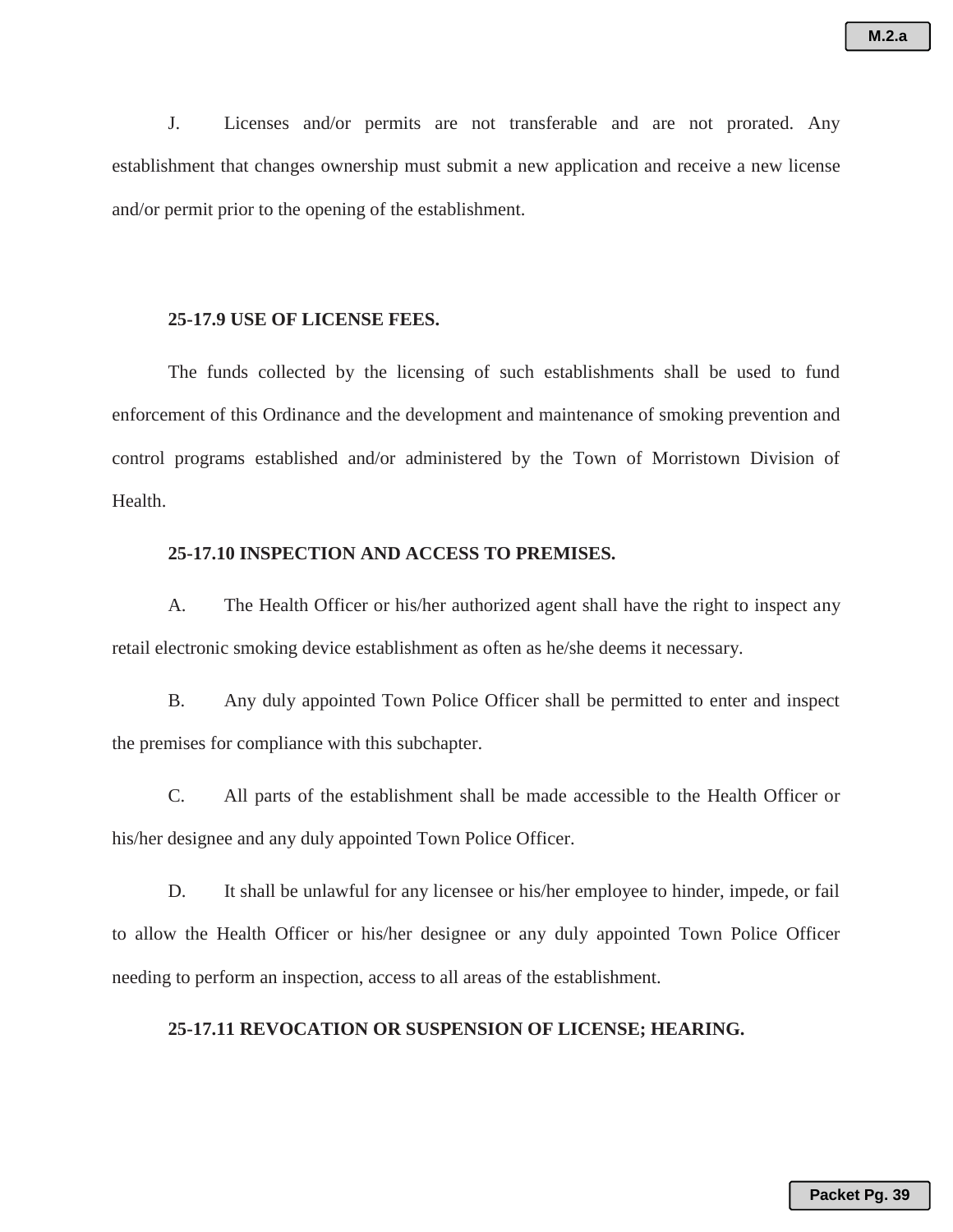A. Licenses issued under this Section may be revoked or suspended by the Health Officer or his/her designee, pending a formal hearing before the Town Council, for the following causes:

1. Fraud, misrepresentation or false statement in the application for the establishment license.

2. Fraud, misrepresentation or false statement made while operating the licensed business in the Town.

3. Conducting the licensed business within the Town in an unlawful manner or in such a manner as to constitute a menace to the health, safety, or general welfare of the public.

4. An existing or threatened menace to the public health as determined by the Health Officer.

5. The owner and/or operator or any employee refuses to permit, hinders, or obstructs, the Health Officer or his/her designee or any duly authorized Town Police Officer to inspect the premises or the operations therein.

B. A person, firm, corporation, or other entity whose license has been revoked shall close the establishment and request all patrons to vacate the premises.

C. The licensee shall be entitled to a hearing before the Town Council within a reasonable time, which is not to exceed fifteen (15) days for the purpose of seeking reinstatement of a suspended or revoked license. Written notice of the time and place of such a hearing shall be served upon the licensee by the Health Officer at least three (3) days prior to the date set for such hearing. Such notice shall contain a brief statement of the grounds to be relied upon for revoking,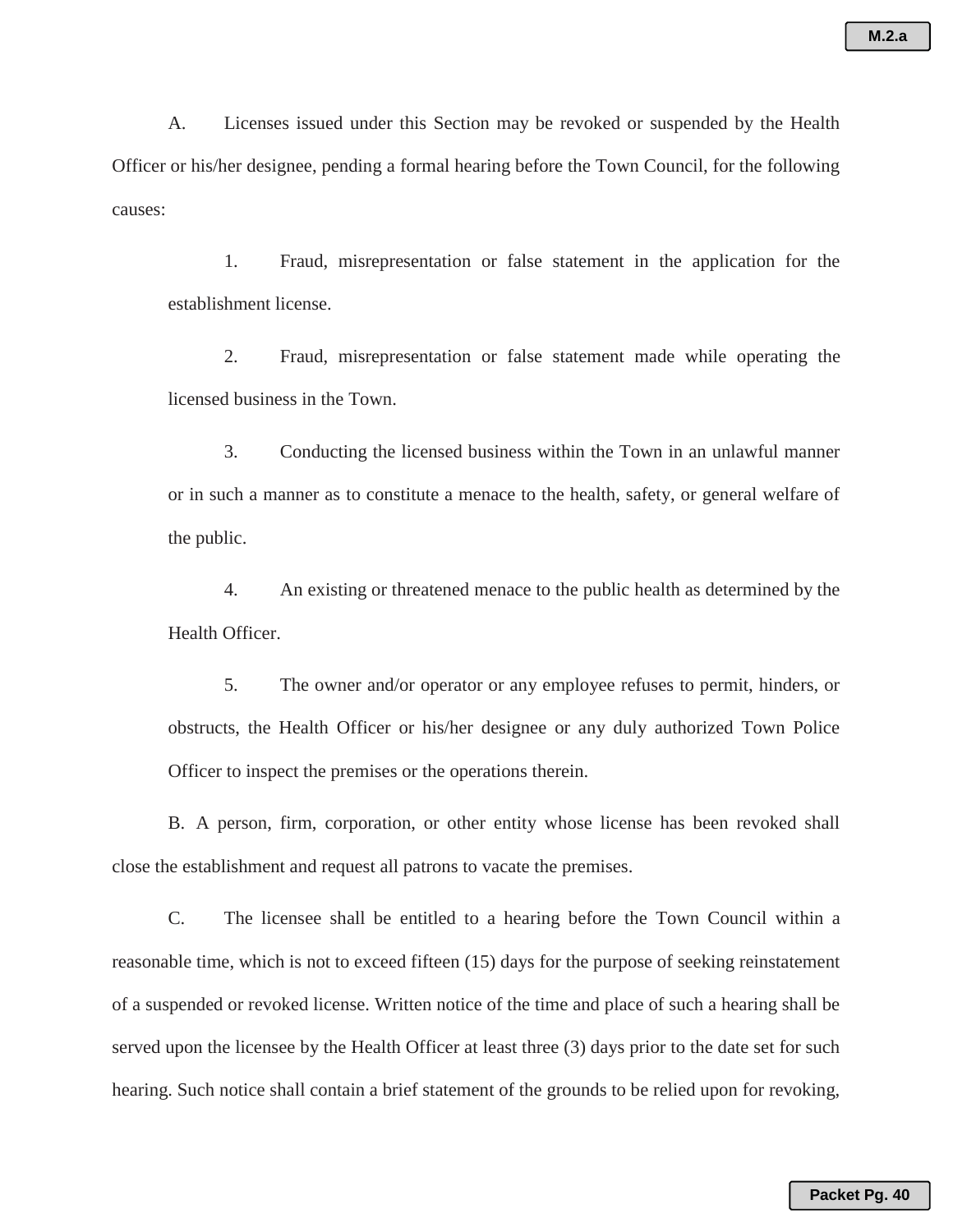cancelling, or suspending such license. Notice may be given either by personal delivery thereof to the person to be notified or be deposited in the United States Post Office in a sealed envelope, postage prepaid, addressed to such person to be notified at the business address appearing upon such license by simultaneous regular mail and certified mail, return receipt requested.

D. At the hearing before the Town Council, the licensee shall have an opportunity to answer and may thereafter be heard, and upon due consideration and deliberation by the Town Council, the complaint may be dismissed, or if the Town Council concludes that the charges have been sustained and substantiated, it may deny reinstatement of the license and stipulate the conditions required for reinstatement of the license.

E. If any such license shall have been revoked, neither the holder thereof nor any person acting for him, directly or indirectly, shall be entitled to another license to carry on the same business within the Town, unless the application for such license shall be approved by the Town Council.

#### **25-17.12 ENFORCEMENT.**

This article shall be enforced by the Town of Morristown Division of Health and any duly appointed Town Police Officer.

# **25-17.13 VIOLATIONS AND PENALTIES.**

A. Unless otherwise provided by law, statute, or ordinance, any person(s) who is found to be in violation of the provisions of this section shall, upon conviction thereof, pay a fine of \$1,000 for the first violation, \$1,500 for the second violation, and \$2,000 for the third violation and each subsequent violation. Each violation, and every day in which a violation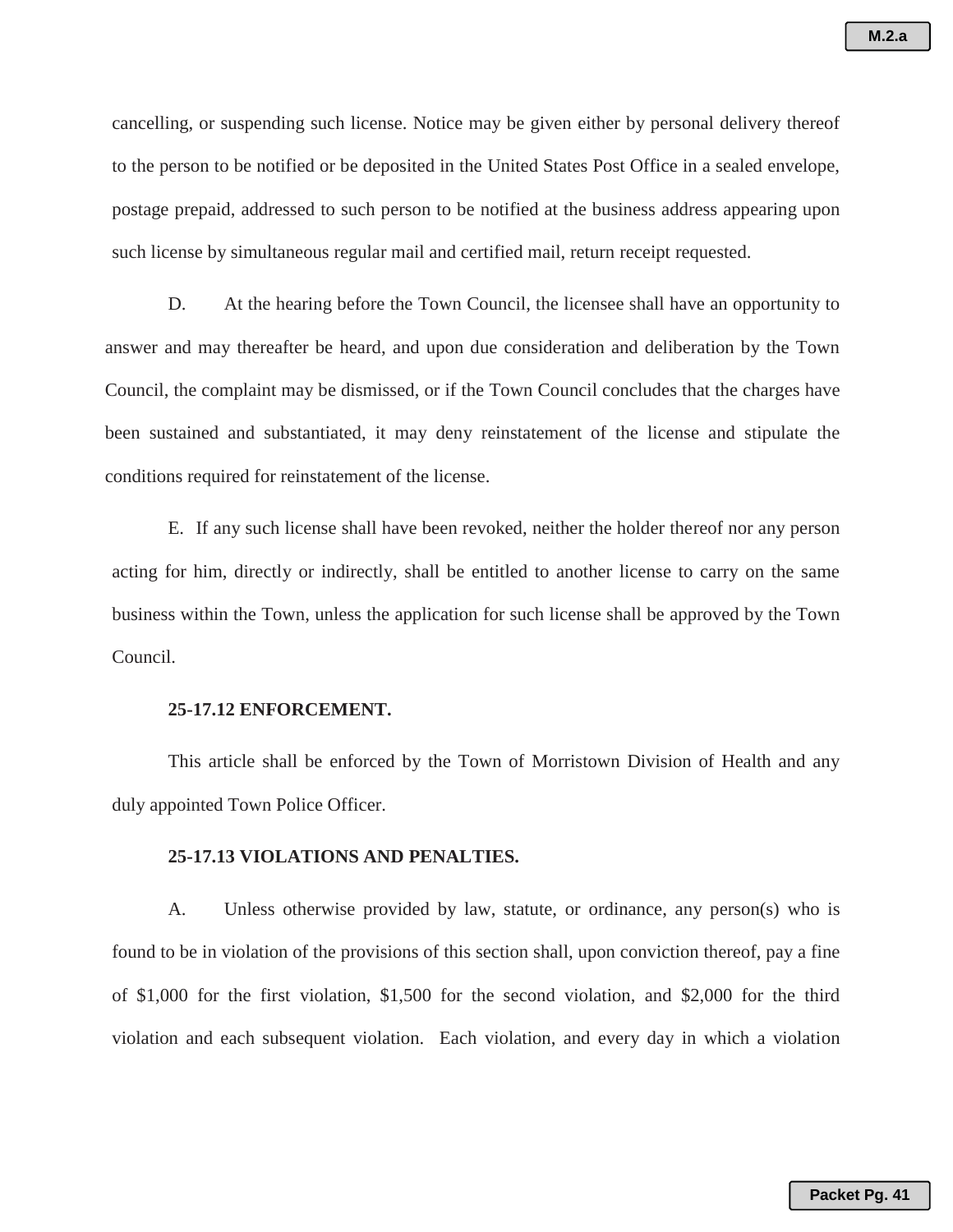occurs, shall constitute a separate violation. No fines shall be issued for sixty (60) days after publication of this ordinance.

B. These penalties are in addition to any penalties that may be imposed including but not limited to penalties imposed by N.J.S.A. 2C33-13.1 et seq.

 **BE IT FURTHER ORDAINED,** if any section, paragraph, subsection, clause or provision of this Ordinance shall be adjudged by the courts to be invalid, such adjudication shall apply only to the section, paragraph, subsection, clause or provision so adjudicated, and the remainder of the Ordinance shall be deemed valid and effective.

**BE IT FURTHER ORDAINED**, Any ordinances or parts thereof in conflict with the provisions of this Ordinance are repealed to the extent of such conflict.

**BE IT FURTHER ORDAINED**, This Ordinance shall take effect upon passage.